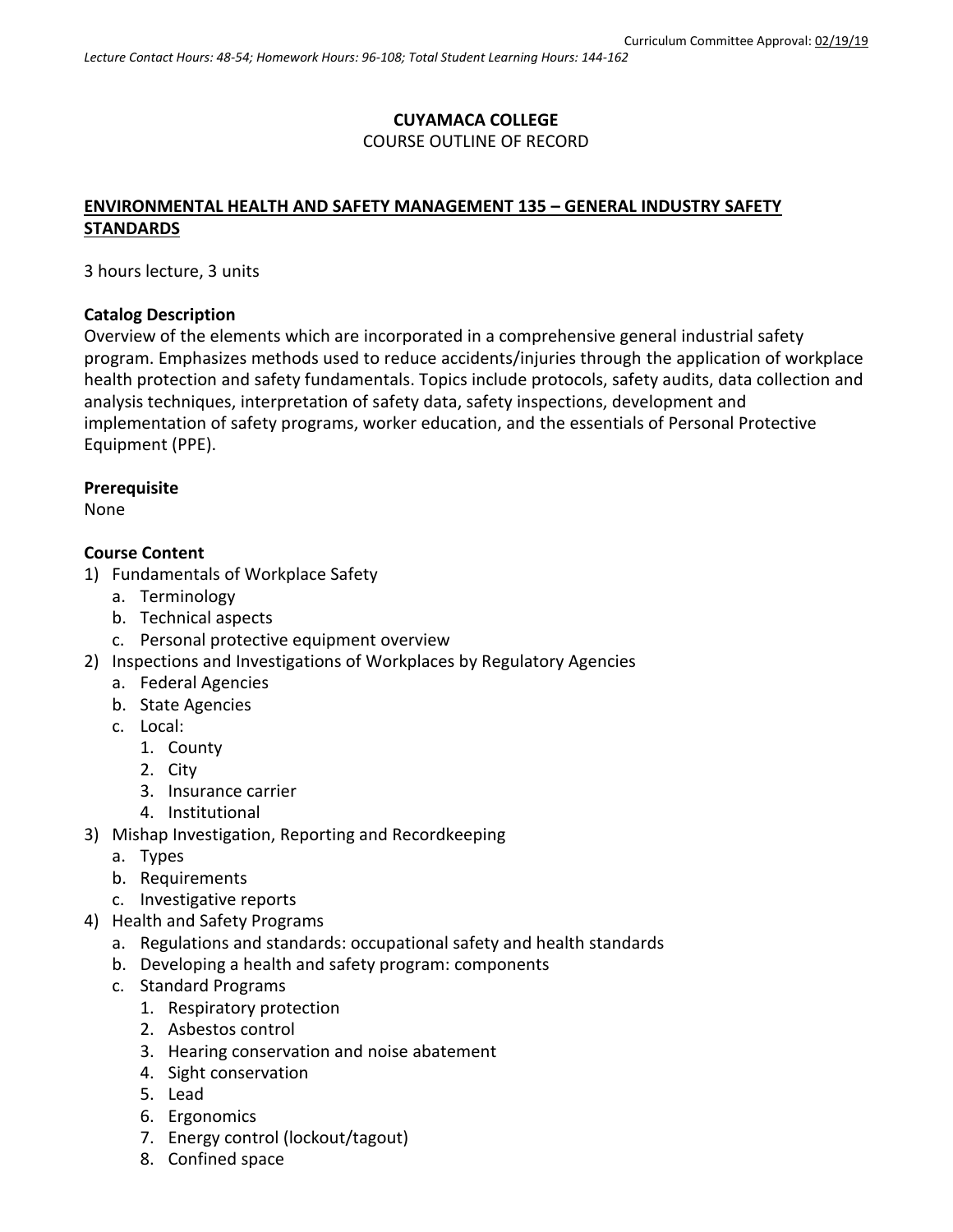- 9. Blood borne pathogens
- 5) Safety Audits
	- a. Regulations and standards
	- b. Systems components
	- c. System design
	- d. Conducting
	- e. Employee education and training
- 6) Interfacing with Health and Safety Agencies
	- a. Employer rights and obligations
	- b. Agencies/Departments
		- 1. Cal/OSHA
		- 2. Insurance
		- 3. County
		- 4. City
		- 5. Corporate

# **Course Objectives**

Students will be able to:

- 1) Identify, describe and apply California and Federal (Cal/OSHA and Fed/OSHA) safety regulations and standards relevant to general industry.
- 2) Apply California and Federal safety standards to assess worksites and recognize hazardous conditions and/or noncompliance.
- 3) Use California and Federal safety standards to evaluate situations of noncompliance and employ risk assessment strategies and principles to develop a hazard abatement plan.
- 4) Investigate occupational accidents/mishaps and identify root causes of the accident/mishap based upon California and Federal safety regulations and standards.
- 5) Evaluate job processes and identify appropriate risk management strategies (e.g., engineering controls, personal protective equipment) in order to protect worker safety.

## **Method of Evaluation**

A grading system will be established by the instructor and implemented uniformly. Grades will be based on demonstrated proficiency in subject matter determined by multiple measurements for evaluation, one of which must be essay exams, skills demonstration or, where appropriate, the symbol system.

- 1) Quizzes and exams which measure students' ability to identify, describe and apply California and Federal general safety regulations and standards related to hazardous conditions and/or noncompliance.
- 2) Field exercises which measure students' ability to conduct a risk assessment and develop and apply a hazard abatement plan in compliance with California and Federal safety regulations and standards.
- 3) Analysis of a fact pattern describing a workplace scenario which measures students' ability to develop an appropriate written assessment and mishap summary that includes a typical accident/mishap description and identification of root causes.

## **Special Materials Required of Student**

None

**Minimum Instructional Facilities** Smart classroom